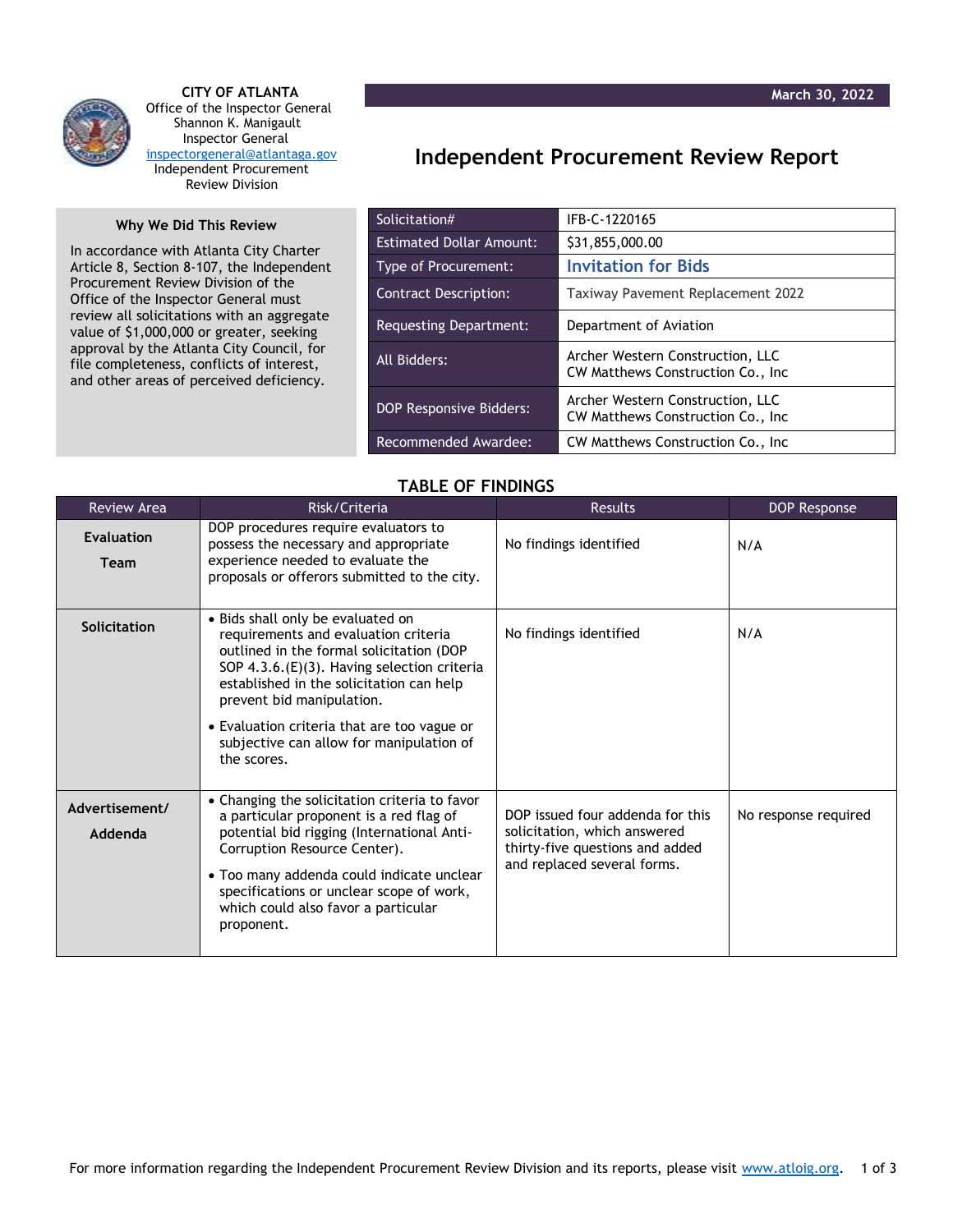| Review Area                           | Risk/Criteria                                                                                                                                                                                                                                                                                              | Results                                                                                                                                                                                                              | DOP Response                                                                                                                                                                        |
|---------------------------------------|------------------------------------------------------------------------------------------------------------------------------------------------------------------------------------------------------------------------------------------------------------------------------------------------------------|----------------------------------------------------------------------------------------------------------------------------------------------------------------------------------------------------------------------|-------------------------------------------------------------------------------------------------------------------------------------------------------------------------------------|
| <b>Submittal</b>                      | The city code and DOP policy and<br>procedures provide guidance for the receipt<br>of competitive sealed bids.                                                                                                                                                                                             | No findings identified                                                                                                                                                                                               | N/A                                                                                                                                                                                 |
|                                       | • Bidders must provide sealed bids via the<br>ATLCloud electronic procurement system,<br>no later than 2:00 P.M., ET on date<br>specified in the advertisement or<br>addenda.<br>• Bids shall be received without alteration<br>or correction except as authorized by the<br>CPO. (City Code Sec. 2-1188). |                                                                                                                                                                                                                      |                                                                                                                                                                                     |
| Responsive                            | • DOP procedures require findings to be                                                                                                                                                                                                                                                                    |                                                                                                                                                                                                                      |                                                                                                                                                                                     |
| <b>Review</b>                         | recorded on a responsive checklist which<br>identifies specific submittal requirements<br>for the project and identifies a bidder's<br>compliance with those required<br>documents.<br>• Unclear or inconsistent responsiveness<br>determinations could be a red flag of bid<br>manipulation.              | DOP received two submittals for<br>this project and deemed both<br>bids responsive. However, IPro<br>found that the recommended<br>awardee submitted the Bid Bond<br>(Form 3) without a notary seal or<br>signature. | Form 3, the bid bond,<br>is determined to be<br>responsive as it<br>complies in a<br>substantial manner by<br>being sealed by the<br>Corporate Offeror and<br>signed by the surety. |
|                                       |                                                                                                                                                                                                                                                                                                            |                                                                                                                                                                                                                      | For clarity, instructions<br>on Form 3 require a<br>notary's seal to<br>validate a "Non-<br>Corporate" signature.                                                                   |
| <b>Conflict of</b><br><b>Interest</b> | The city's standards of conduct prohibit<br>employees from having financial conflicts of<br>interests. Contracts must be awarded and<br>administered free from improper influence<br>or the appearance of impropriety.                                                                                     | No findings identified                                                                                                                                                                                               | N/A                                                                                                                                                                                 |
| Evaluation                            | • DOP procedures require procurement staff<br>to compile the evaluation scores,<br>including those from risk management and<br>contract compliance.<br>• Public procurement practice states that<br>any arithmetical errors should be                                                                      | No findings identified                                                                                                                                                                                               | N/A                                                                                                                                                                                 |
|                                       | corrected, and scores should be recorded<br>in grids/matrices (NIGP).                                                                                                                                                                                                                                      |                                                                                                                                                                                                                      |                                                                                                                                                                                     |
|                                       | • According to the International Anti-<br>Corruption Resource Center, bids that are<br>too close together (less than 1%) or too<br>far apart (more than 20%) could be<br>indicators of collusive bidding.                                                                                                  |                                                                                                                                                                                                                      |                                                                                                                                                                                     |
| Cancellation                          | • The Government Accountability Office<br>states that the use of standard language<br>such as "in the best interest of the city"<br>without a specific justification for<br>cancellation could be a fraud indicator.                                                                                       | No findings identified                                                                                                                                                                                               | N/A                                                                                                                                                                                 |
|                                       | • Transparency International states that<br>effective record-keeping of decisions and<br>reasons for cancellation promotes<br>accountability and transparency.                                                                                                                                             |                                                                                                                                                                                                                      |                                                                                                                                                                                     |